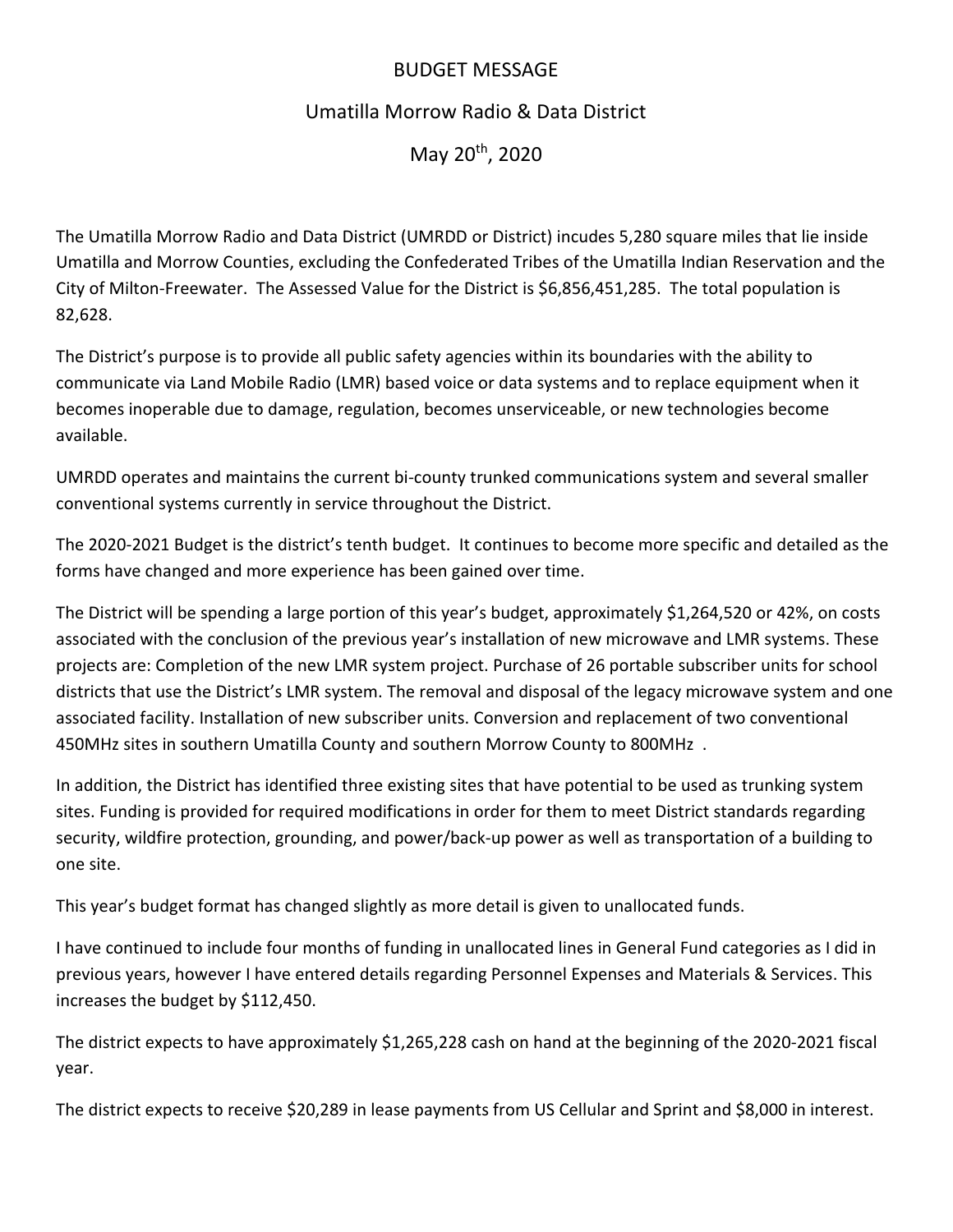User fees are expected to contribute \$16,500 from the Confederated Tribes of the Umatilla Indian Reservation, \$1,800 from Union Pacific Railroad, \$9,320 from the US Navy, \$7,241 from local school districts, and \$76,908 from the State of Oregon.

During the 2019-2020 budget year, UMRDD has collected \$1,345,787 from 2019-2020 taxes with an estimated \$10,000 yet to be collected making the estimated 2019-2020 budget revenues \$1,355,787.

UMRDD has collected \$16,416 from 2018-2019 taxes, \$5,114 from 2017-2018 taxes, \$3,760 from 2016-2017 taxes, \$3,650 from 2015-2016 taxes, \$195 from 2014-2015 taxes, \$110 from 2013-2014 taxes, \$12 from 2012- 2013 taxes, and \$8 from 2011-2012 taxes during this budget year for a total of \$29,265 collected from previous year's taxes. The total taxes collected from all years for the 2019-2020 fiscal year is estimated to be \$1,375,052.

Assessment forecasts for the 2020-2021 budget year advise a 2% increase in Morrow County assessments and a 2% increase in Umatilla County assessments. However, these assessments were provided before the current Severe Acute Respiratory Syndrome Coronavirus 2 (SARS-CoV-2) pandemic crisis. The pandemic's effect upon property tax assessments is unknown. Impacts of the crisis upon user fees is also unknown. 2020-2021 tax amounts presented in this document represent an unusually conservative approach.

\$1,373,969 in property tax revenue is estimated to be received for this budget year. \$35,000 is expected to be collected from previously levied taxes in 2020-2021. The total taxes collected from all years for the 2020-2021 fiscal year are estimated to be \$1,408,969.

I have added \$200,000 in the Grant Funds line as there is a possibility that the District may receive grant funding in the 2020-2021 budget year.

The budget will be broken down by section and explained line by line below.

- I. Personnel Services
	- A. Administrator Salary: A COLA increase of 2.3% in November to \$93,489 was added this year.
	- B. Administrative/Technical Assistant Salary: A COLA increase of 2.3% in July to \$44,208 plus \$1,000 added to the line for possible overtime.
	- C. Communication Technician: A COLA increase of 2.3% in July to \$81,834 and \$1,000 added to the line for possible overtime.
	- D. Payroll Taxes: Estimate from book keeper, about 8% of salary total.
	- E. PERS: This line will be increased by approximately 11% per year until 2026 according to PERS predictions.
	- F. Medical Insurance: Based on district policy that limits medical cost to this maximum amount.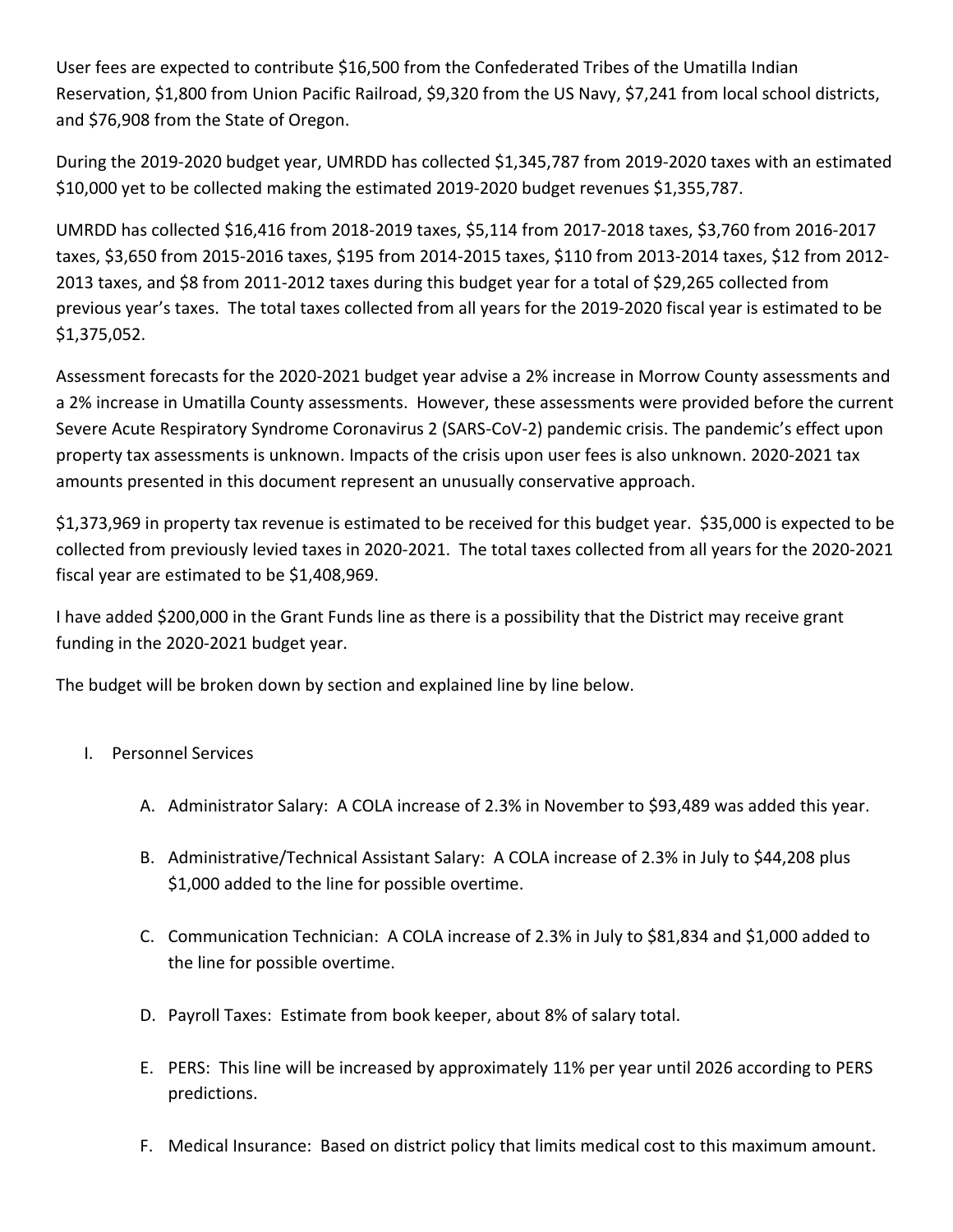- G. Workers Comp: Based on historical costs.
- H. Life Insurance: Based on historical cost.
- I. Long Term Disability: Based on historical cost.
- J. FireMed: New this year. Current membership rate for three employees.
- II. Materials and Services
	- A. Professional Services: For projects outside of the District Administrator's field of expertise: Consultant assistance with the final installation of and cut-over to the new communications system as well as engineering studies of post-project tower loading assessments.
	- B. Voice System Maintenance: Based on service support agreements with the LMR and Dispatch Console vendors.
	- C. IT Services: Based on historical costs.
	- D. Microwave System Maintenance: Based on service/support agreement with microwave vendor.
	- E. Subscriber Unit Maintenance: Expected to be low as units are new and under warranty.
	- F. Office Supplies and Maintenance: Based on historical costs.
	- G. Notifications and Publication: Estimation of costs associated with required publications.
	- H. Training/Travel: Provides training for district staff and funds to travel to meetings, local training sessions, and conferences. This line item will likely be underspent this year due to travel constraints related to the pandemic.
	- I. Office Space Rent: Based on rental agreement with Umatilla County.
	- J. Dues/Fees: Based on historical costs.
	- K. Subscriber Unit Software Maintenance: Based on historical costs.
	- L. Insurance: Based on historical costs.
	- M. Annual Audit: Based on current agreement.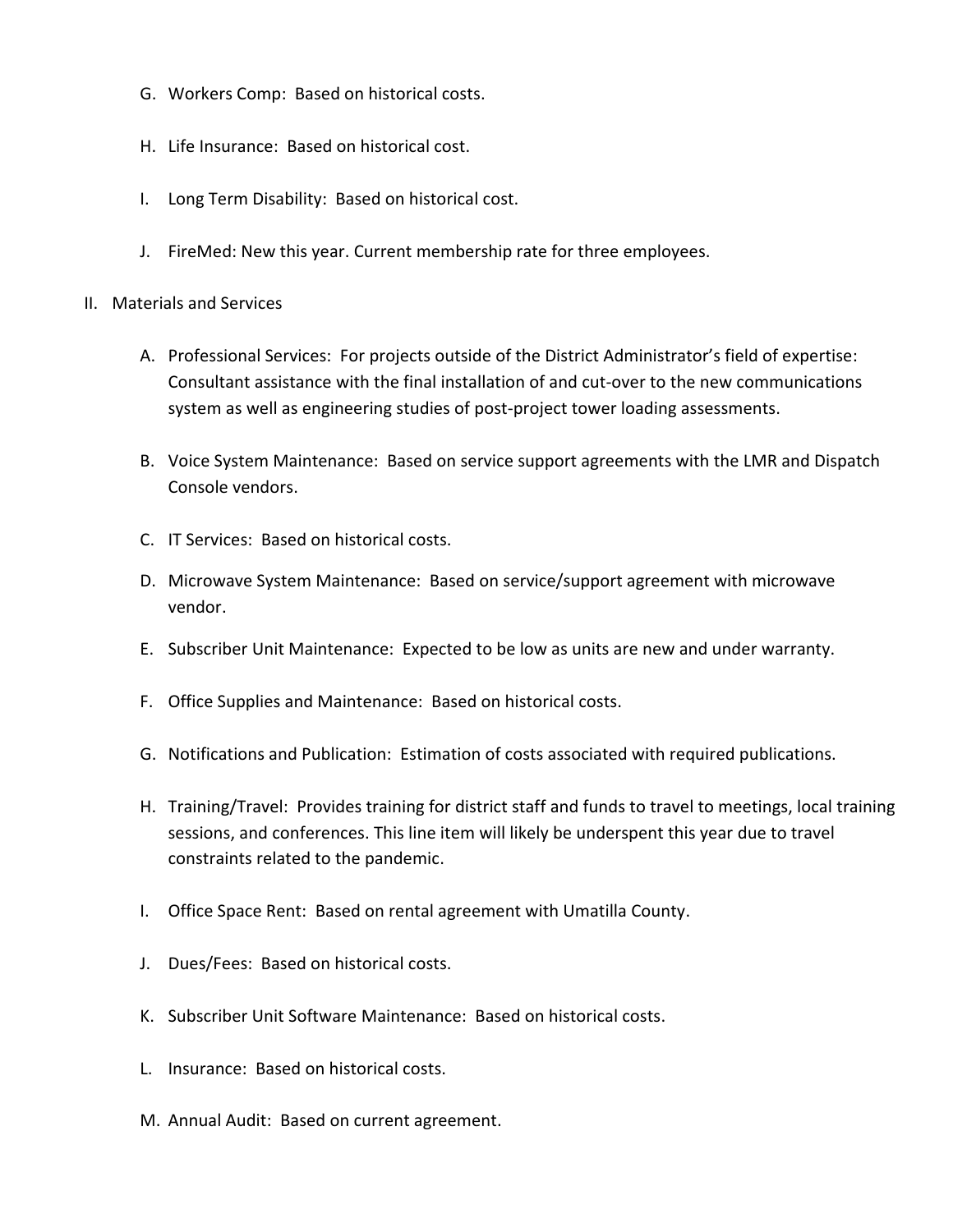- N. Elections: Based on historical costs.
- O. Cell Phone and Data Card: Increased use of 'minutes' and an additional FirstNet device.
- P. Protective Clothing and Equipment: Clothing and safety equipment for the district staff.
- Q. Test Equipment Maintenance: Based on historical costs.
- R. Vehicle Expenses: Based on historical costs and upfitting of one vehicle this year.
- S. Legal Expenses: Minimal costs are expected, but funds should be available.
- T. Board Expenses: Based on historical costs.
- U. Bookkeeping Contract: Based on historical costs.

#### III. Facilities

- A. Site Leases: Based on historical costs.
- B. Site Maintenance: Estimated costs of power, propane, weed abatement, HVAC, tower, building, road, UPS/battery plant maintenance, and tower inspections. In addition, this line will fund movement of the existing system Prime Site battery plant to the East Pendleton site.
- C. Microwave System Removal: The legacy microwave system will be removed and disposed of.
- D. Site Modification: Demolition/Restoration of the Exit 198 site and movement of the building to Pendleton for storage. Upgrades to potential new trunked sites.
- E. Subscriber Unit Installation: The District will conduct installations of new mobile and desktop radios in this fiscal year.

## IV. Equipment

- A. Site Equipment: Estimated costs of purchasing and installing two new 800MHz repeaters at Madison Butte and Carney Butte.
- B. Infrastructure and Equipment Replacement: This line will fund the final costs of the system upgrade project and possibly fund some of the equipment for newly developed sites.
- C. Field Equipment: Estimated costs of field radio equipment plus \$200,000 of potential grant funding for subscriber units.